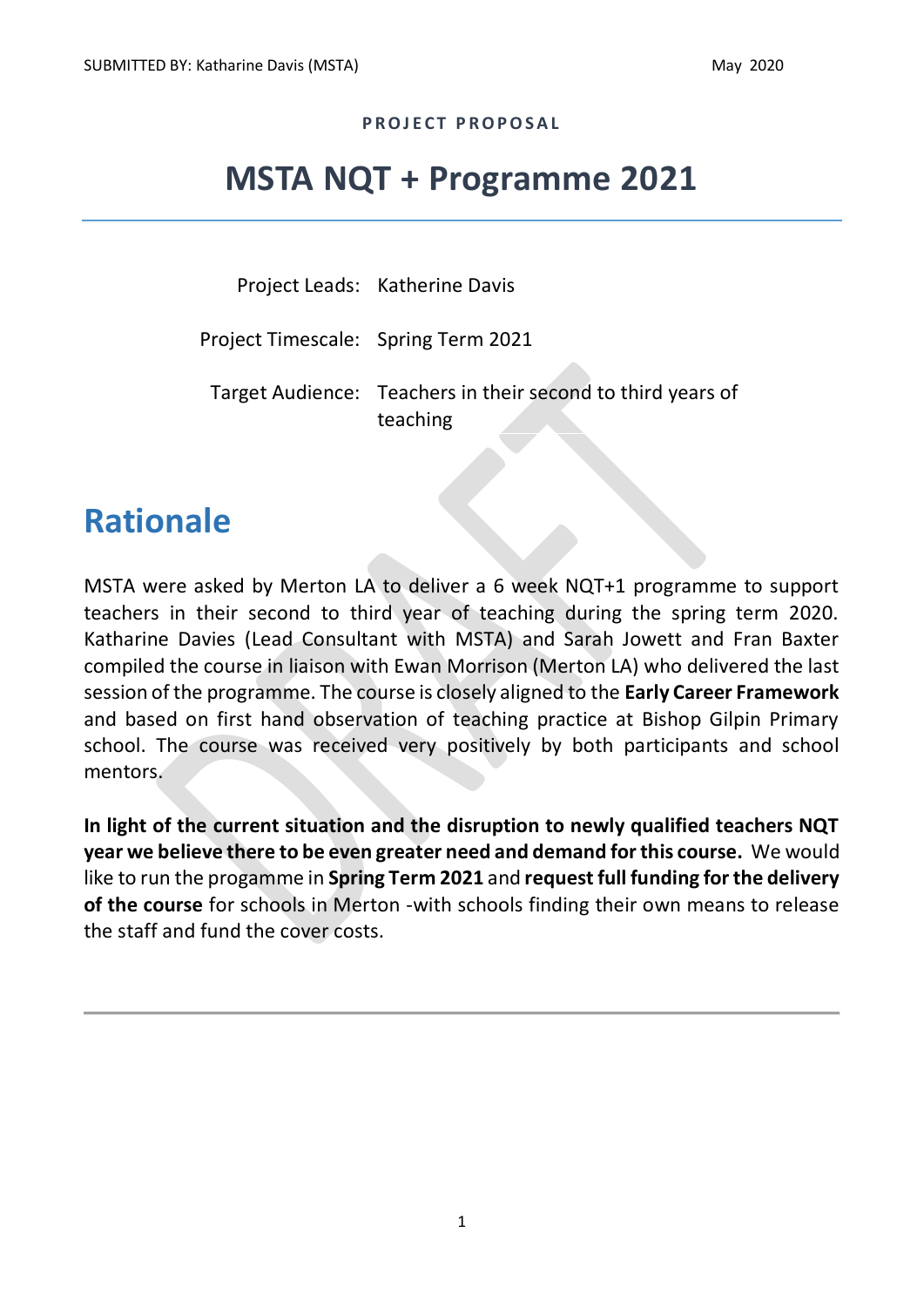# **Project Outcomes**

The sessions are based on:

- · **How children learn best · Assessment and evaluation**
- **· Questioning· Adaptive teaching**
- **· Managing behaviour· Early leadership**

The sessions also include **effective working with teaching assistants** and **creating purposeful and attractive classroom environments**. The participants work with a **school based mentor** who attends the last session in order to create an action plan. The course has a workbook to accompany it and opportunities for reflection are integral to the programme. The programme has been devised based on current theory, research, and refers each week to specific strands within the **Early Careers Framework**.

**Link to Attain Development Priorities:** The NQT+ programme would meet the following priorities

- Recruitment and retention
- Co-ordinated CPD for Merton Schools

Notification and publication would be in the MSTA course brochure and on the Merton CPD website promoted by both MSTA and the LA through individual fliers to Head teachers and officers.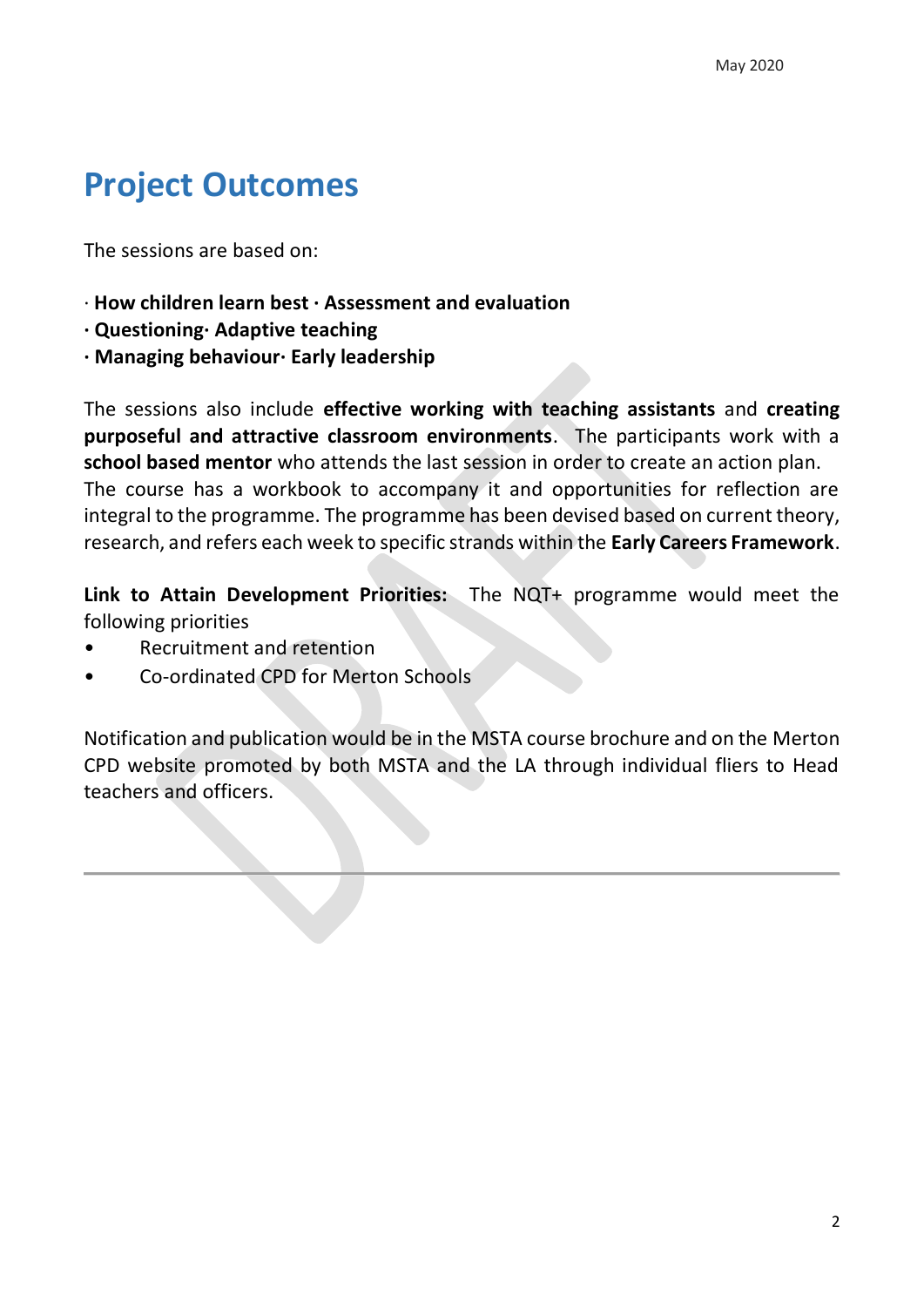# **Costings**

| <b>Venues and Refreshments</b>                                                      |                                    |                           |                               |  |  |  |  |
|-------------------------------------------------------------------------------------|------------------------------------|---------------------------|-------------------------------|--|--|--|--|
|                                                                                     | Cost per item                      | Number of<br><u>items</u> | <u>Total</u>                  |  |  |  |  |
| <b>Bishop Gilpin</b>                                                                |                                    |                           |                               |  |  |  |  |
| Refreshments<br>Tea/coffee on arrival and<br>mid-day for 15 participants =          | £2 per participant $(21 \times 2)$ | 6                         | £250                          |  |  |  |  |
| 3 +facilitators and 2/3 BG<br>staff                                                 |                                    |                           |                               |  |  |  |  |
| Venue<br>£60 (school hire) £30<br>Administration and<br>(school admin)<br>room hire |                                    | 6                         | £540                          |  |  |  |  |
|                                                                                     |                                    |                           | <b>TOTAL</b><br>COST:<br>£790 |  |  |  |  |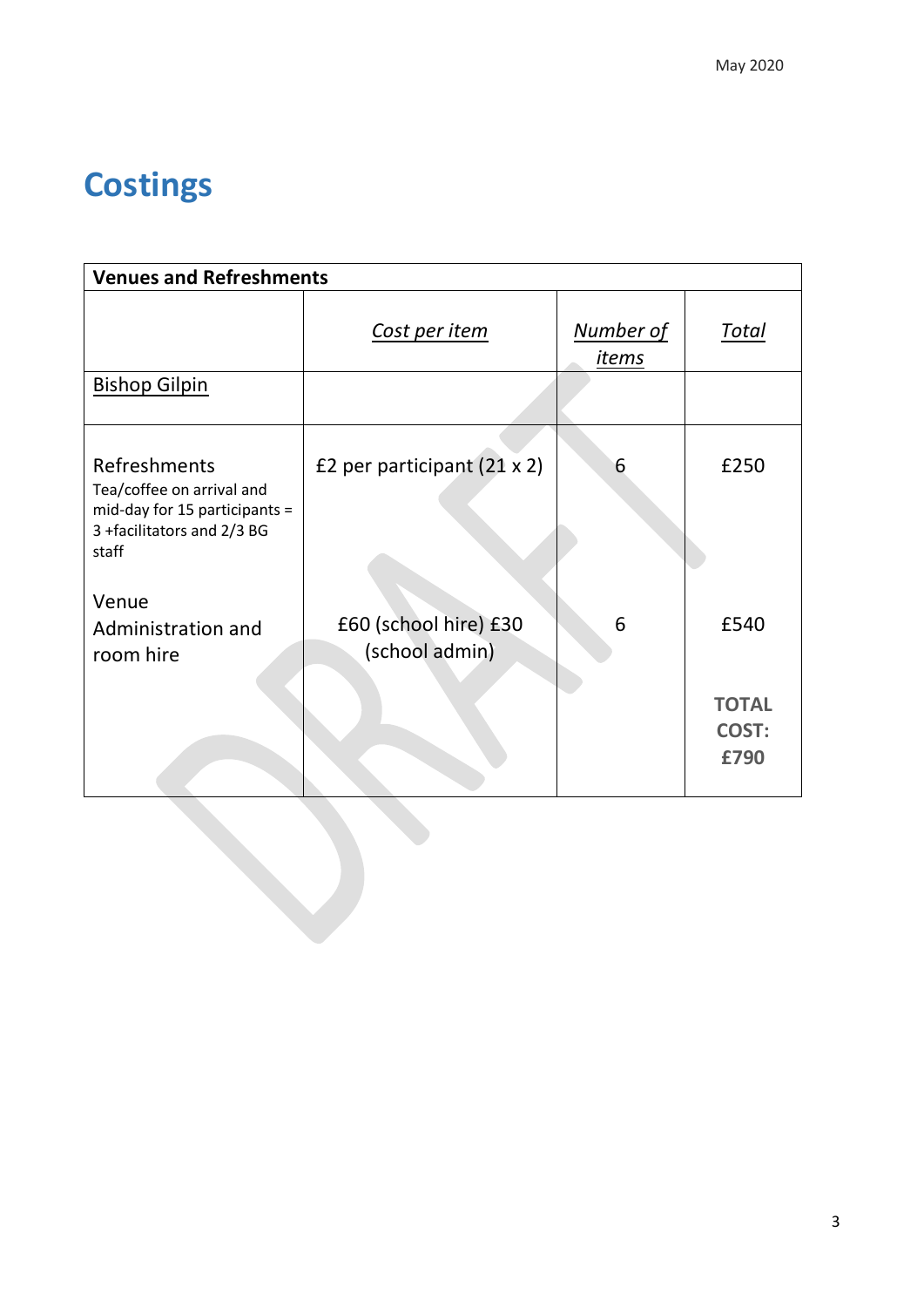| <b>Project Lead Costs (optional)</b>                                                           |                  |                                      |               |  |  |  |
|------------------------------------------------------------------------------------------------|------------------|--------------------------------------|---------------|--|--|--|
|                                                                                                | Cost per item    | Number of items                      | Total         |  |  |  |
| <b>MSTA Admin Costs</b><br>10%                                                                 | £760             | 1                                    | £760          |  |  |  |
| <b>Facilitator Costs</b>                                                                       | £660             | 6                                    | £3960         |  |  |  |
| Planning and<br>preparation<br>1.5 whole days per facilitator<br>I day for BG SLT staff member | £660 x 3<br>£440 |                                      | £1980<br>£440 |  |  |  |
| <b>LA Session</b>                                                                              | £220             | $\overline{2}$<br><b>TOTAL COST:</b> | £440<br>£7580 |  |  |  |

# **GRAND TOTAL: £8,370**